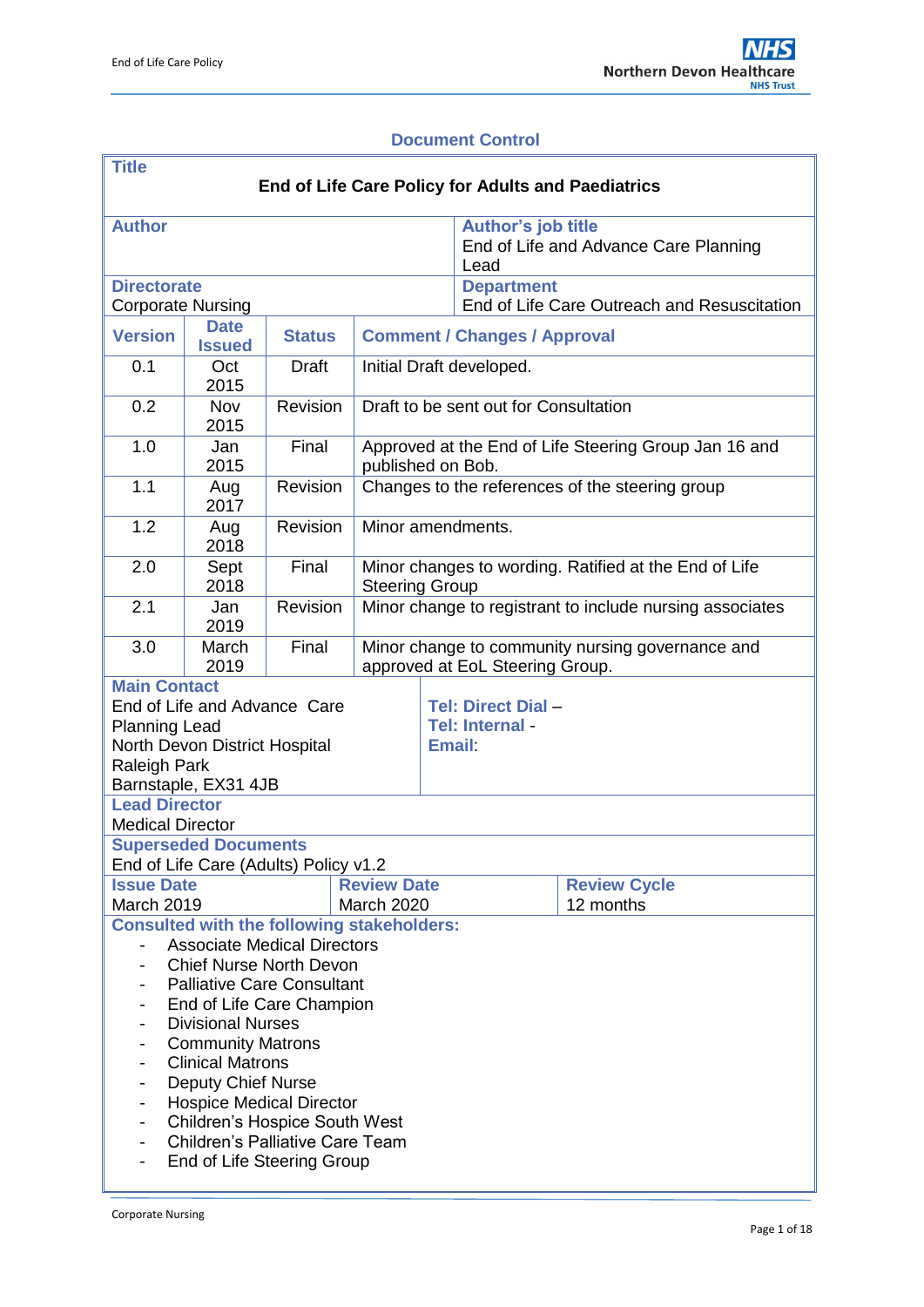| <b>Approval and Review Process</b>              |                                                |  |  |  |  |
|-------------------------------------------------|------------------------------------------------|--|--|--|--|
| <b>Quality Outcomes and Assurance Committee</b> |                                                |  |  |  |  |
| <b>Local Archive Reference</b>                  |                                                |  |  |  |  |
| G:\Policies and Procedures                      |                                                |  |  |  |  |
| <b>Local Path</b>                               |                                                |  |  |  |  |
| End of Life Care                                |                                                |  |  |  |  |
| <b>Filename</b>                                 |                                                |  |  |  |  |
| End of Life Care Policy                         |                                                |  |  |  |  |
| <b>Policy categories for Trust's internal</b>   | <b>Tags for Trust's internal website (Bob)</b> |  |  |  |  |
| website (Bob)                                   |                                                |  |  |  |  |
| <b>End of Life Care Service</b>                 |                                                |  |  |  |  |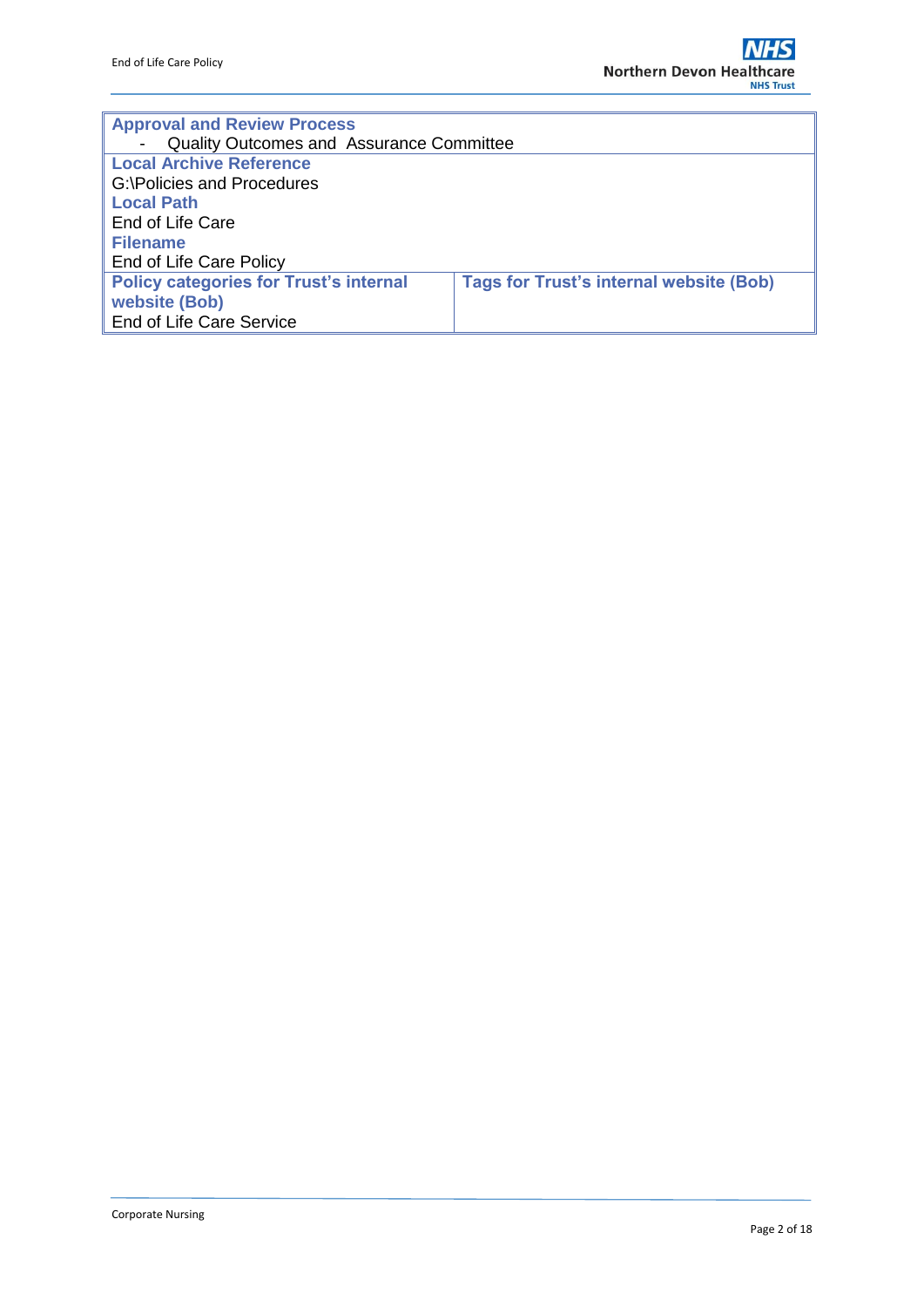#### $1.$ **Contents**

| 7. Monitoring Compliance with and the Effectiveness of the Policy  17 |  |
|-----------------------------------------------------------------------|--|
|                                                                       |  |
|                                                                       |  |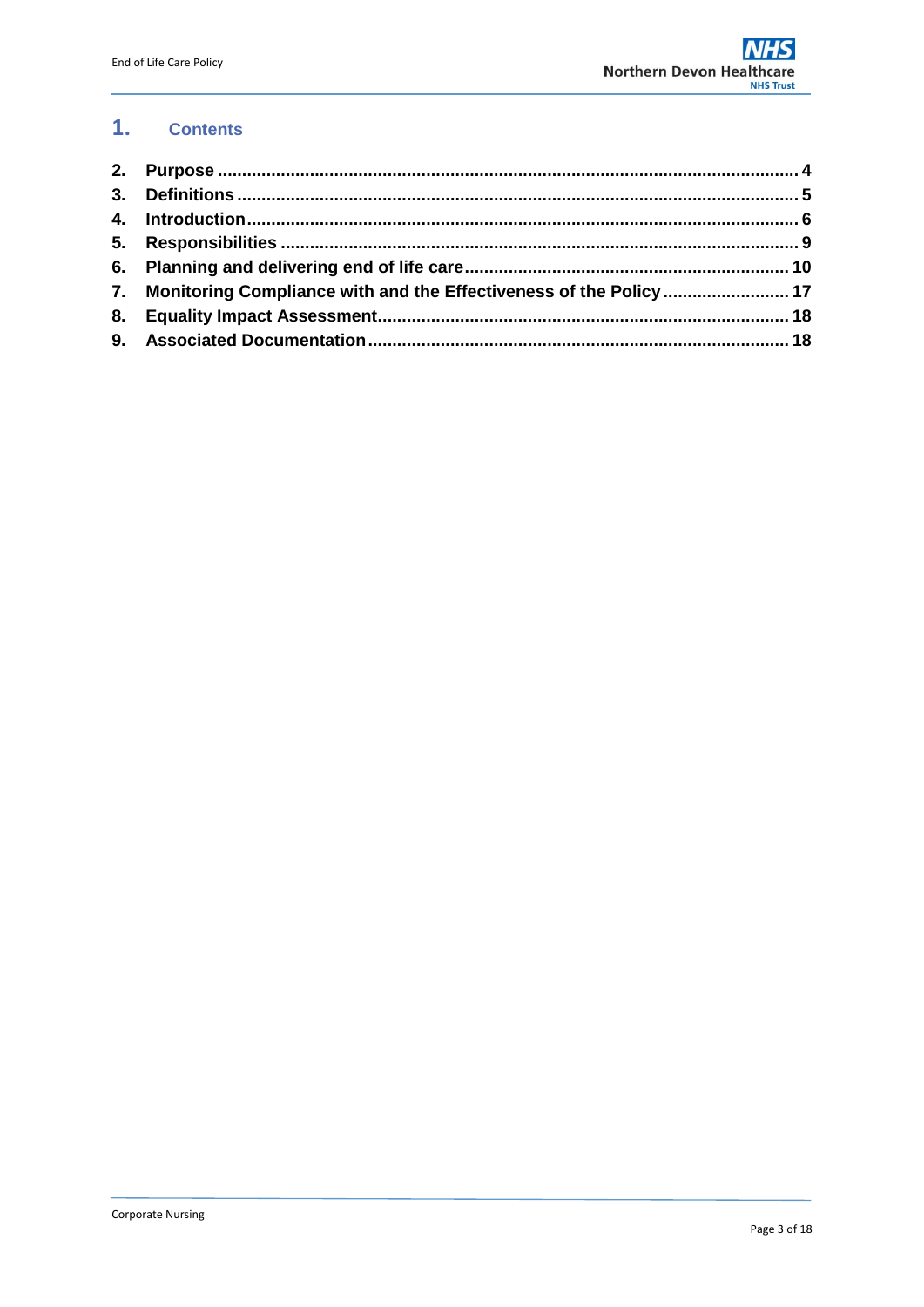# <span id="page-3-0"></span>**2. Purpose**

The purpose of this document is:

 To ensure that all staff work with the 5 Priorities of Caring for the Dying Person.

- **1. Recognise.** The possibility that a person may die in the next few days or hours is recognised and communicated clearly decisions made and actions taken in accordance with the person's needs and wishes, and these are regularly reviewed and decisions revised accordingly.
- **2. Communicate.** Sensitive communication takes place between staff and the dying person, and those identified as important to them
- **3. Involve.** The dying person, and those identified as important to them, are involved in decisions about treatment and care to the extent that the dying person wants.
- **4. Support.** The needs of the families and others identified as important to the dying person are actively explored, respected and met as far as possible.
- **5. Plan and Do.** An individual plan of care , which includes food and drink, symptom control and psychological, social and spiritual support, is agreed, coordinated and delivered with compassion.

Completion of the of the Priorites of Care Integrated Record will ensure that

the

5 Priorites are addressed

To ensure all clinical staff working within all multidisciplinary teams develops a person centred holistic plan of care to meet the end of life needs, (physical, psychological, spiritual, social and cultural) of patients and their families

For Children and Young People it may be necessary to include the family, parents and carers to develop a plan of care to meet the end of life needs.

To support staff confidence, communication and partnership working through provision of standards of practice and education.

To ensure that high quality and compassionate care is delivered and the privacy, dignity, wishes and needs of all patients at the end of life are respected

To enable patients to express their preferred place of dying and for this to be facilitated as far as is reasonably possible and safe

To ensure that the carers are supported, appropriately informed, enabled and empowered throughout the end of life and in the bereavement period of their relative or friend

To ensure there is robust review and targeted education where deficiencies of care are identified.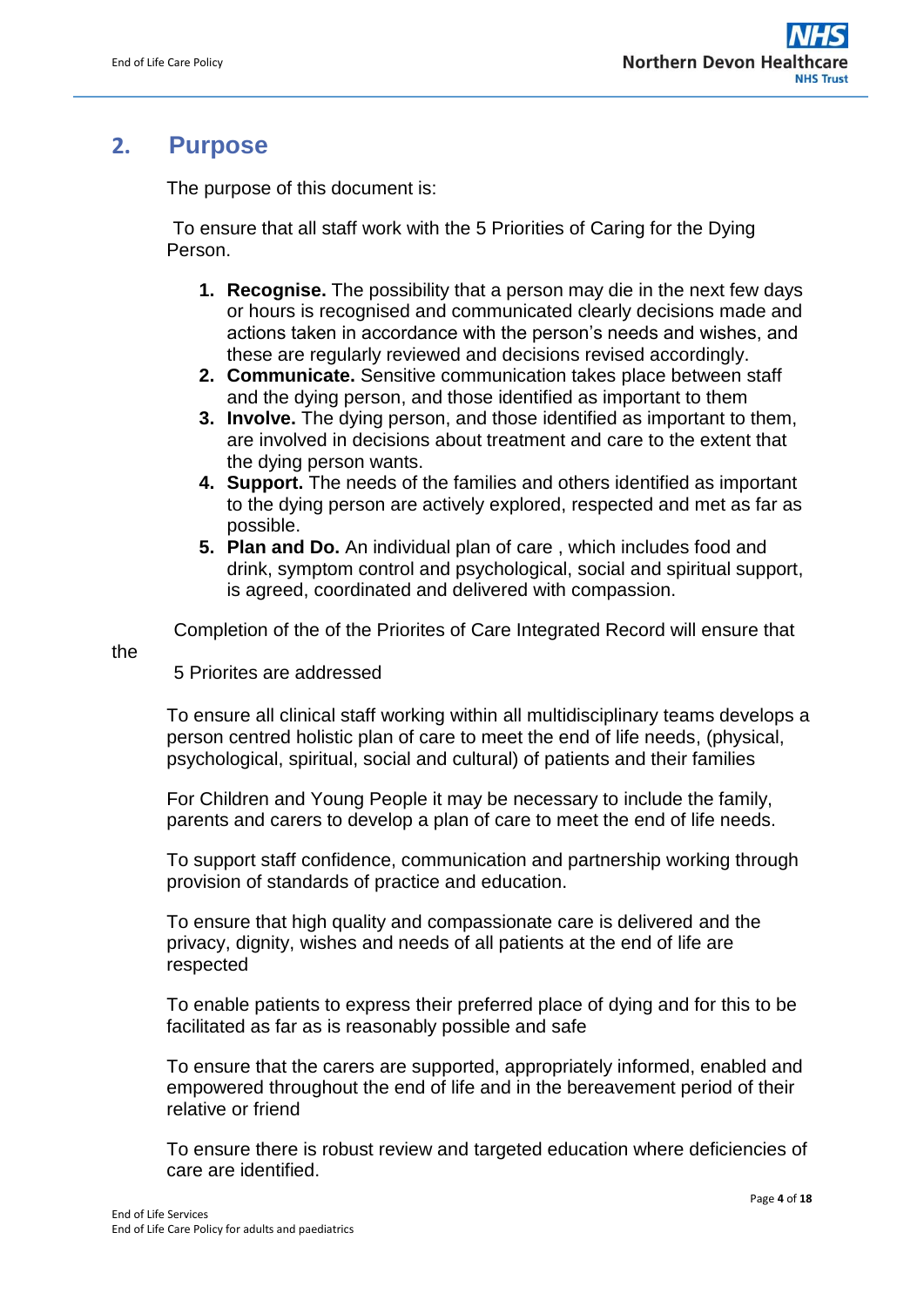# <span id="page-4-0"></span>**3. Definitions**

**End of Life Care**-: End of life (EOL) care has been defined as care that

*'helps all those with advanced progressive incurable illness to live, as well as possible, until they die. It enables the supportive and palliative care needs of both the patient and family to be identified and met throughout the last phase of life and into bereavement. It includes management of pain and other symptoms and provision of psychological, social, spiritual and practical support'* (Department of Health (2008) End of Life Care Strategy. DH: London)

Within the National EOL strategy, End of Life care is defined as that needed in the last year of life. For many long-term conditions this represents the endstage of an illness. There are exceptions to this statement and that needs to be recognised. This may mean that the end-stage of illness may be protracted for longer than a year. (National Council for Palliative Care 2006, the End of Life Strategy 2008)

**'Family'** refers to carers, friends, relatives and anyone the patients regards as family.

**Advance Care Planning (ACP)** is the process of discussing and planning ahead in anticipation of some deterioration in the patient's condition and is important for ensuring patient focussed care is central to end of life care. The process of discussing this can be seen as part of the solution in that it enables 'catch up' and adaptation to the new reality and normalisation of life. Sensitive discussion of advance care planning can strengthen coping mechanisms and enable realistic planning. There is some evidence that it increases rather than decreases realistic hope.

**An Advance Decision to Refuse Treatment (ADRT)** is a statement made by a mentally competent person aged over 18 years, which defines in advance their refusal of medical treatment should they become mentally or physically incapable of making their wishes known. To be legally binding the ADRT should be appropriately signed and witnessed, should be applicable to the condition being considered and should include a statement indicating that the patient understands that their life may be at risk if treatment is refused.

**Advance Statements** may be made to express patient's wishes, feelings, beliefs and values about future care. Unlike the ADRT, an advance statement is not legally binding but must be taken into account if the person loses capacity as it can add to the clinical team's ability to make a 'best interest' decision about that person's care. Advance statements may be made either in writing or verbally (conversation recorded in patient's notes). If the patient is under 18 years of age they should be encouraged to participate in the discussion about their future wishes in liaison with their parents / legal guardian.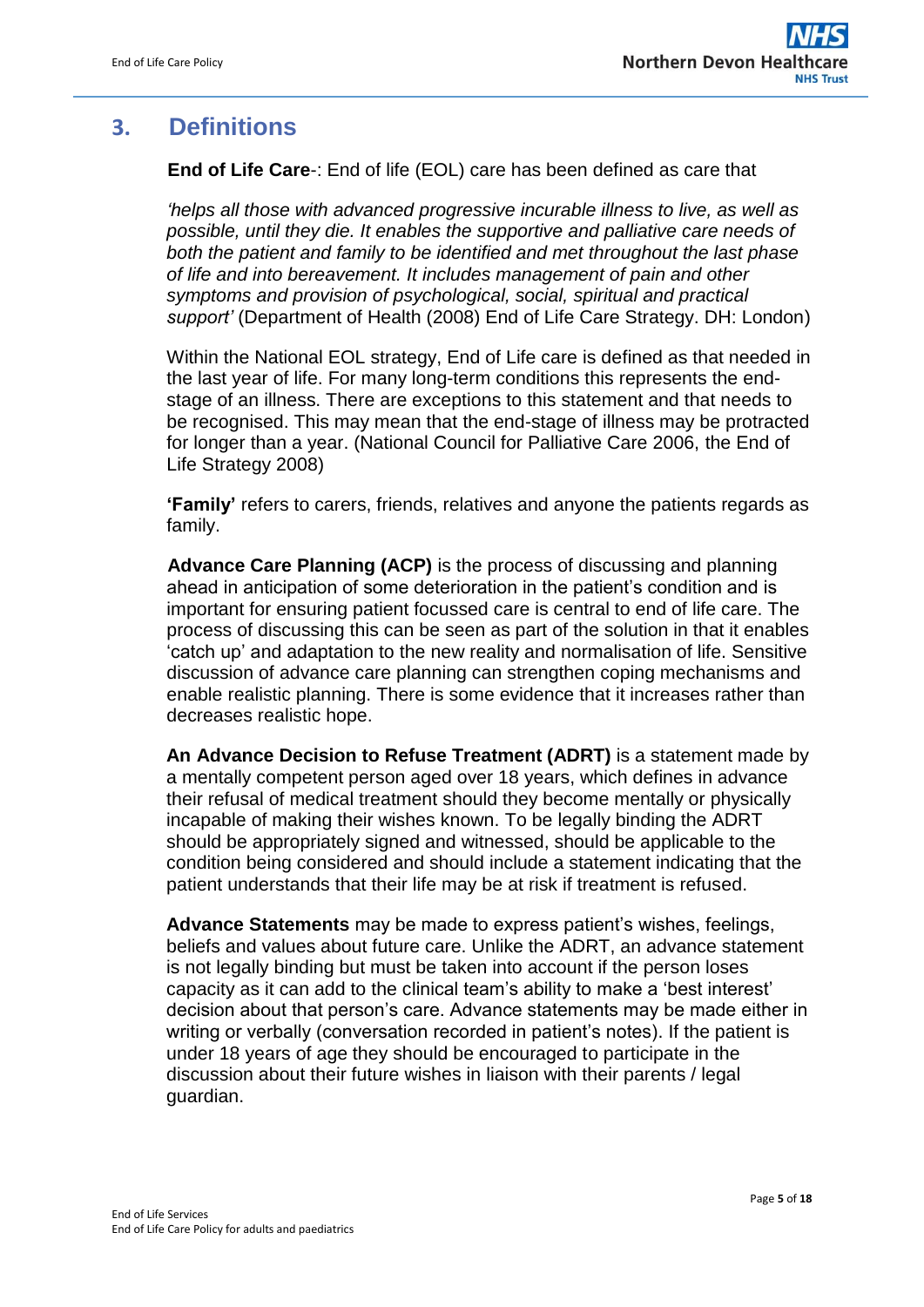### **Enduring Power of Attorney**

Lasting power of attorney (LPA) replaced enduring power of attorney (EPA) on 1st October 2007. EPAs signed prior to that date are **still valid** and can be registered but the LPA is far more flexible and you have the option of taking out either a Property and Financial Affairs LPA or a Health and Welfare LPA, or both.

### **Lasting powers of Attorney (LPAs)**

were created under the Mental Capacity Act 2005, and came into effect on 1 October 2007. Their purpose is to meet the needs of those who can see a time ahead when they will not be able to look after their own personal and financial affairs. The LPA allows them to make appropriate arrangements for family members or trusted friends to be authorised to make decisions on their behalf. There are two types of LPA:

### **Health and welfare (includes medical care)**

### **Property and financial affairs**

## <span id="page-5-0"></span>**4. Introduction**

Caring for people at the end of life and providing support to families and friends at this time is of profound importance. There is only one chance to get it right for the individual patient and the impact of that death will live on in the memories of those close to them.

This policy details arrangements to assist staff in maintaining high standards of end of life care for patients and their relatives and friends. It has been developed to ensure that all staff working for/within the Northern Devon Healthcare Trust (NDHT) who are caring for patients who are believed to be in the last 12 months of their life deliver quality and compassionate end of life (EOL) care which respects the individual's choices, values and beliefs. This includes the support and care given to relatives, friends and carers. For those in the last days of life the '5 Priorities of Care' (National Leadership Alliance for Care of the Dying People, June 2014) will be met.

It will ensure that those patients who die in hospital have the best care possible and that those patients who wish to die at home, or elsewhere, are enabled to do so by supportive discharge arrangements and partnership working with other agencies whenever possible.

All staff working within the Northern Devon Healthcare Trust and visiting professionals have a responsibility to ensure that all patients have their end of life care needs met. This includes the needs of relatives and friends during and after the death of the patient.

The Care Quality Commission (CQC) sets out essential standards for people accessing health and social care services, with particular reference to those standards of care required at the end of life.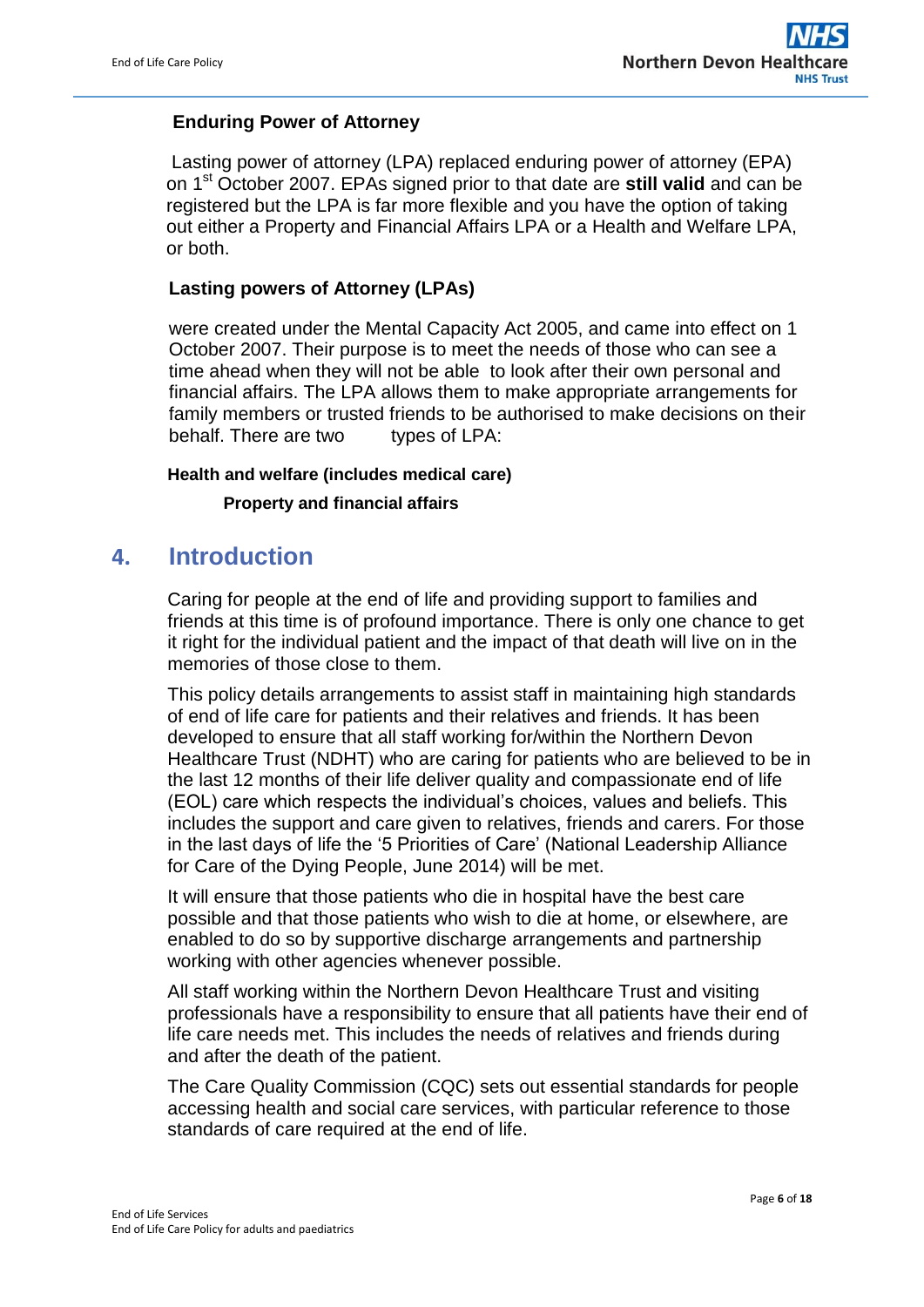This policy sets out the care needed for patients in hospital who are at the end of their life. It defines the requirements, standards and actions necessary to deliver high quality end of life care across the organisation.

The NDHT recognises the need to support standards and a programme of education for all staff to deliver high quality compassionate care to service users and their carers that have an advanced life limiting illness.

This guidance is underpinned by the national End of Life Strategy which promotes the use of frameworks (including Gold standard Framework) in order to provide good end of life care for all patients and involves the following.

- Identification of people approaching the end of life;
- The opportunity to discuss personal needs and preferences;
- Co-ordination of care and support;
- Rapid specialist advice and clinical assessment
- Delivery of high quality care and support in the last days of life;
- Services that treat people with compassion, dignity and respect
- Appropriate support and advice for carers
- Care after death:

These principles are supplemented by guidance and recommendations from More Care, Less Pathway (A review of the Liverpool Care Pathway, 2013), One Chance to get it Right (National Leadership Alliance for care of dying people, 2014), NICE Guidelines for the Care of Dying Adults (2015) Care of dying adults in the last days of life NICE QS144 (2017) and NHS Chaplaincy Guidelines, Promoting Excellence in Pastoral, Spiritual and Religious Care (NHS England, 2015) and Ambitions for Palliative and End of Life Care (National Palliative and End of Life Care Partnership, 2015).

This policy is to be used in the care of all patients who are identified as being in the last 12 months of life, with specific application of the 5 priorities of care to those patients who are within the last few days of life. Those patients for whom death is unexpected should be managed under the resuscitation policy although the principles of this policy are applicable to their care in the "prearrest" period and after death.

A Mental Capacity Assessment leading to a "best interests" decision must be made by a suitably qualified and trained professional acting as part of the consultant team in respect of the resuscitation decision if a patient has lost capacity, or has never had the capacity. The aim of this decision making process is to act in the patient's best interests if they are no longer able, or have never had the ability to discuss the details of their care and treatment. LPAs for health and welfare legally allow the holder of the LPA to speak on behalf of the patient to establish goals of care and treatment.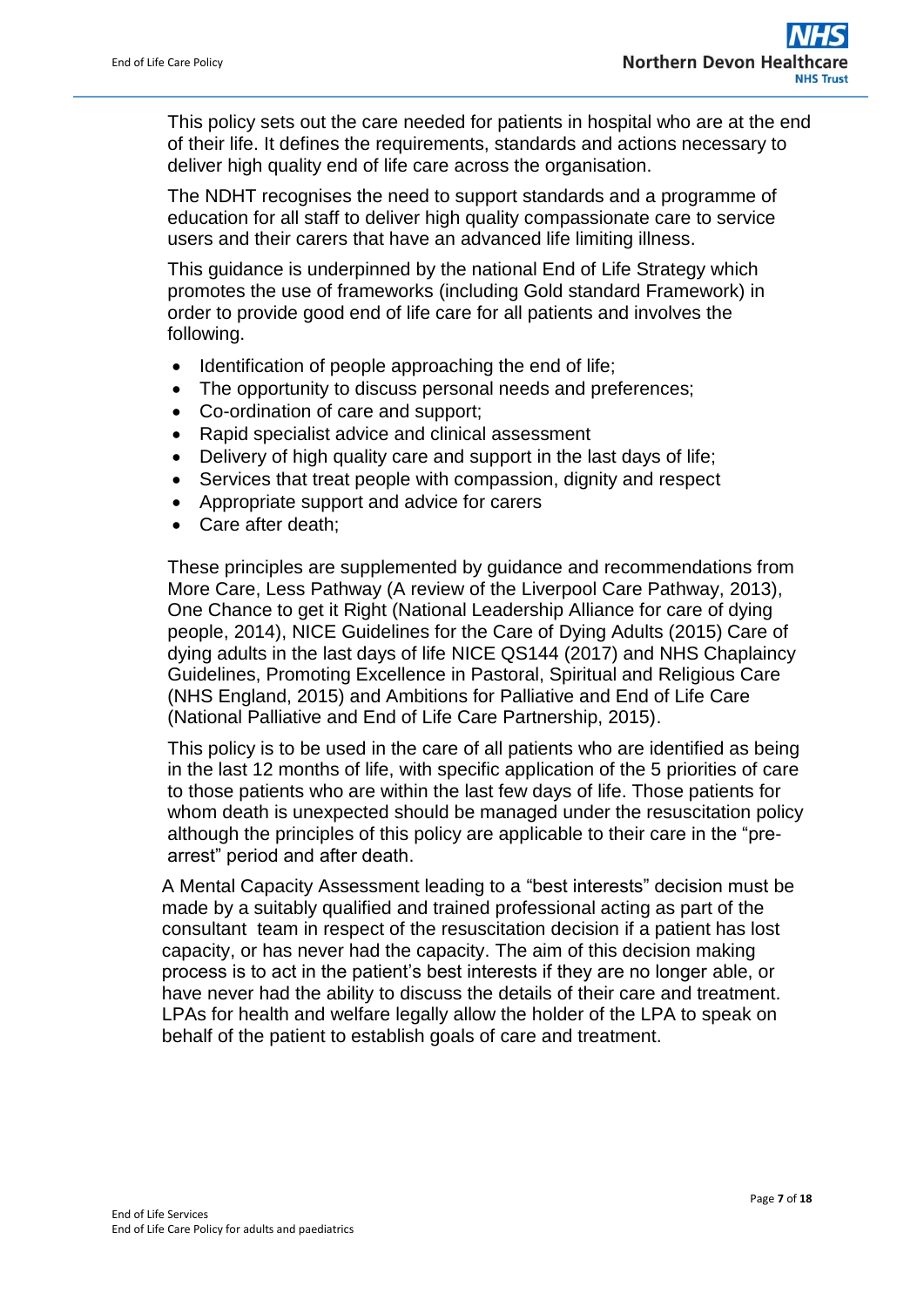ADRTs allow the patient to give their legally binding view if they lose capacity. Best interests decisions by medical staff must take both of these views into consideration when formulating 'best interests' plans for care and treatment. The treating team must also speak to the patient's family to gather information about the patient's more informal wishes. It is best practice to include family in the process of 'best interests' decision making at the end of life if the patient themself has lost capacity. This ensures that the patient's values and wishes are taken into consideration by the clinical team and also, importantly, gives the family information and maintains their involvement in planning care and treatment. Good communication with families at the end of life is likely to reduce family distress and is likely to improve their longer term adjustment.

Electronic palliative care co-ordination system (EPaCCS), formally known as the 'Adastra Register' is a register hosted by Devon Doctors which enables the recording and sharing of people's care preferences and key details about their care at the end of life across providers. A leaflet entitled "Out-of-hours treatment for patients with palliative care needs" is available from Devon Doctors to explain this system and its advantages to patients and families. When the patient has consented to sharing information, a clinician may log onto the EPaCCS system [\(https://nww.devondoctors.nhs.uk/eol/\)](https://nww.devondoctors.nhs.uk/eol/) and upload it themselves. Passwords and training for the EPaCCS register can be obtained from Devon Doctors. Staff can also ring 01392 823157 to speak to a member of the Devon Doctors end of life team to ask for information to be added to the register.

This policy will also work alongside the implementation of Johns Campaign throughout the Trust. Johns Campaign [www.johnscampaign.org.uk](http://www.johnscampaign.org.uk/) is a simple campaign that aims for the right to stay with people with dementia in hospital. The campaign will involve working with families and carers as 'partners in care' to deliver the best possible open visiting and access to the person in hospital at the end of their lives. This policy also recognises that parents, carers and family of children and young people may also have open access and be able to stay. This has led NDHT to develop and enhance facilities for people who are in the final days of their life in hospital. The SNUG quality improvement project developed by Lundy ward, has been adopted by the organisation and will be rolled out across the trust in 2019. This means that patients and families that may require additional resources at a challenging time in their life journey may be able to access a SNUG wherever they are dependent on availability. The principles behind the SNUG are to give patients and their carers/families a more private, welcoming and dignified space when it is most needed, such as when patients are at the end of life or when patients with dementia or a learning disability are admitted.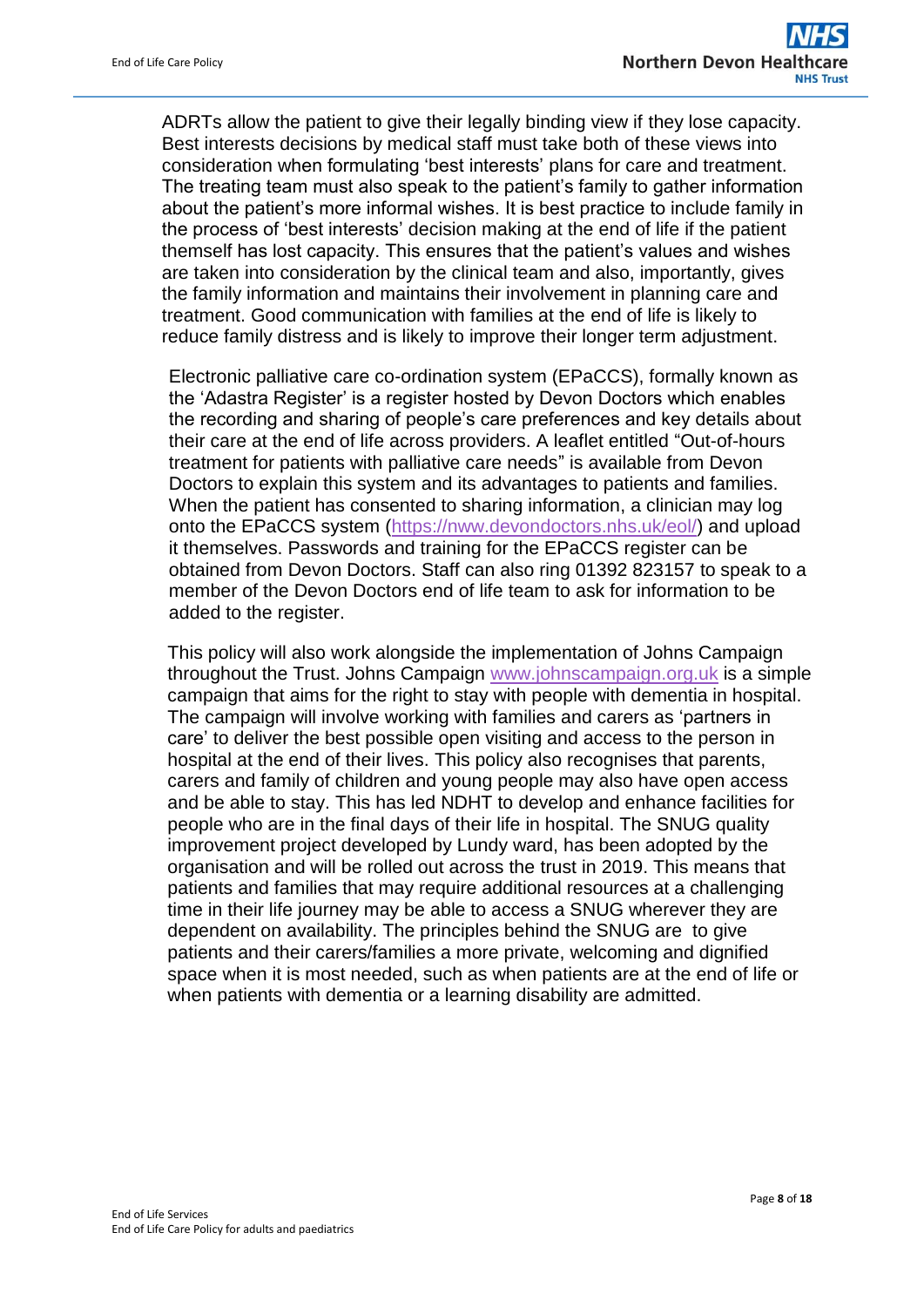# <span id="page-8-0"></span>**5. Responsibilities**

### **5.1. The role of the Medical Director and the Chief Nurse:**

The medical director and chief nurse have joint overall responsibility for ensuring processes are in place to provide patients with appropriate end of life care and for ensuring that this policy is reviewed and that there are appropriate quality assurance mechanisms in place in relation to the guidance in this policy. They will provide clinical and cultural leadership which recognises that the care of a dying person is a priority and a responsibility of all healthcare staff. They will also ensure delivery of appropriate end of life education programmes.

### **5.2. The role of the End of Life Steering Group**

The End of Life Steering Group is responsible for the review of this policy. It has a leadership role for end of life care, providing good integrated working within and across the health community, supporting clinical teams within specialties and promoting end of life care across the organisation. The group will oversee the delivery of the trust end of life training programme.

### **5.3. The role of the Senior Responsible Clinician:**

The senior responsible clinician will have supportive discussions with patients and or parents or carers, of patients who are identified as being in the last year of life, so that the patient's wishes can be taken into account. Discussions will be recorded in the clinical record and on the treatment escalation plan. It is also best practice to record patients' wishes on the EPaCCs system with the patients consent. They are responsible for identifying patients within the last few days of life and planning, reviewing, coordinating, communicating and delivering an individualised plan of care in conjunction with the multi-disciplinary team.

### **5.4. The role of the registrant responsible for the patients care:**

The role of the registrant caring for a patient at the end of their life has the responsibility for ensuring the completion and co-ordination of the individualised care plan.

### **5.5. The role of all staff:**

Any member of staff who has concerns over any aspect of a patients care at end of life should escalate it immediately to a more senior member of the multidisciplinary team and report as an incident, using the Trust incident management system.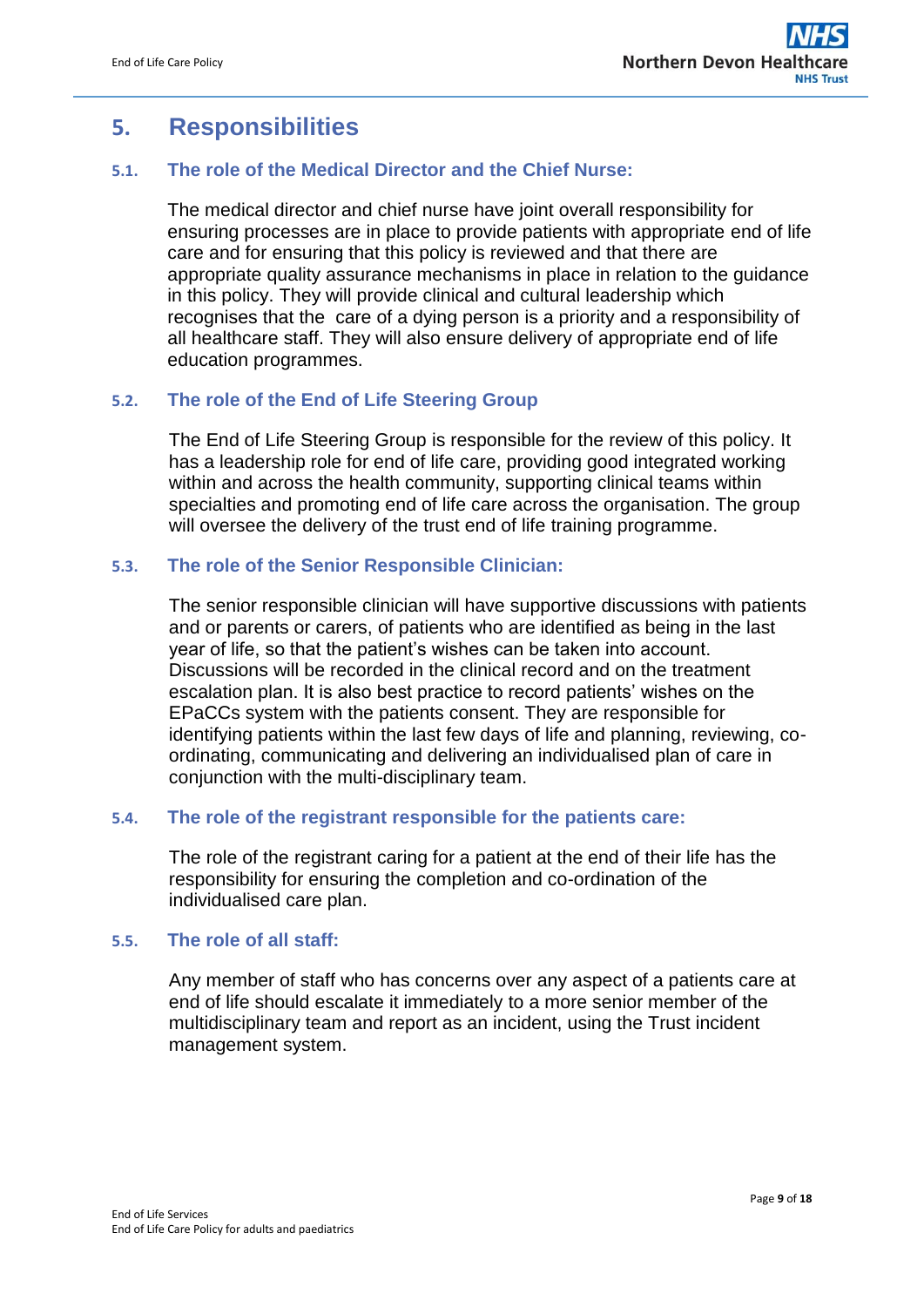### **5.6. The role of Managers:**

Managers will ensure that all staff involved in end of life care have received the appropriate training to support them in their practice. They will make available the relevant documentation and patient information. They will assess the education and training needs of their staff to support their provision of such care, and arrange appropriate access to such education and training.

### **5.7. The role of Health Care Professionals:**

Any professional with direct responsibility for a patient or for an aspect of the patient's care and treatment must respect the five priorities of care of the dying patients as defined 'One Chance to get it Right' document. They must ensure that they maintain the skills and competencies appropriate to their role to manage the assessment, communication and symptom management of patients at End of Life. They must raise any need for additional training with their line manager and review their experience and competencies within their appraisal review. All staff must operate within the legal framework provided by the Mental Capacity Act 2005 and their relevant code of practice.

### **5.8. The role of the community nurse:**

The Community Nurse is the 'key worker' and holds the clinical responsibly for an individual's nursing needs in the community, where needed the community nurse can call upon the expertise of colleagues, for example the Hospice team for clinical advice and support about symptom management. The community nurse will then consider that advice and make a decision about the patient's future care plan and act accordingly.

## <span id="page-9-0"></span>**6. Planning and delivering end of life care**

End of life care planning must be a multi-agency process which fully involves the patient and/or relatives and friends at all stages. Patients may access hospital services at various stages of their illness and receive care, treatment and support from a range of services. The co-ordination and communication of this may be aided by the use of the primary care end of life meetings. Teams should use the principles of care and support for the dying patient.

### **6.1. Holistic Care**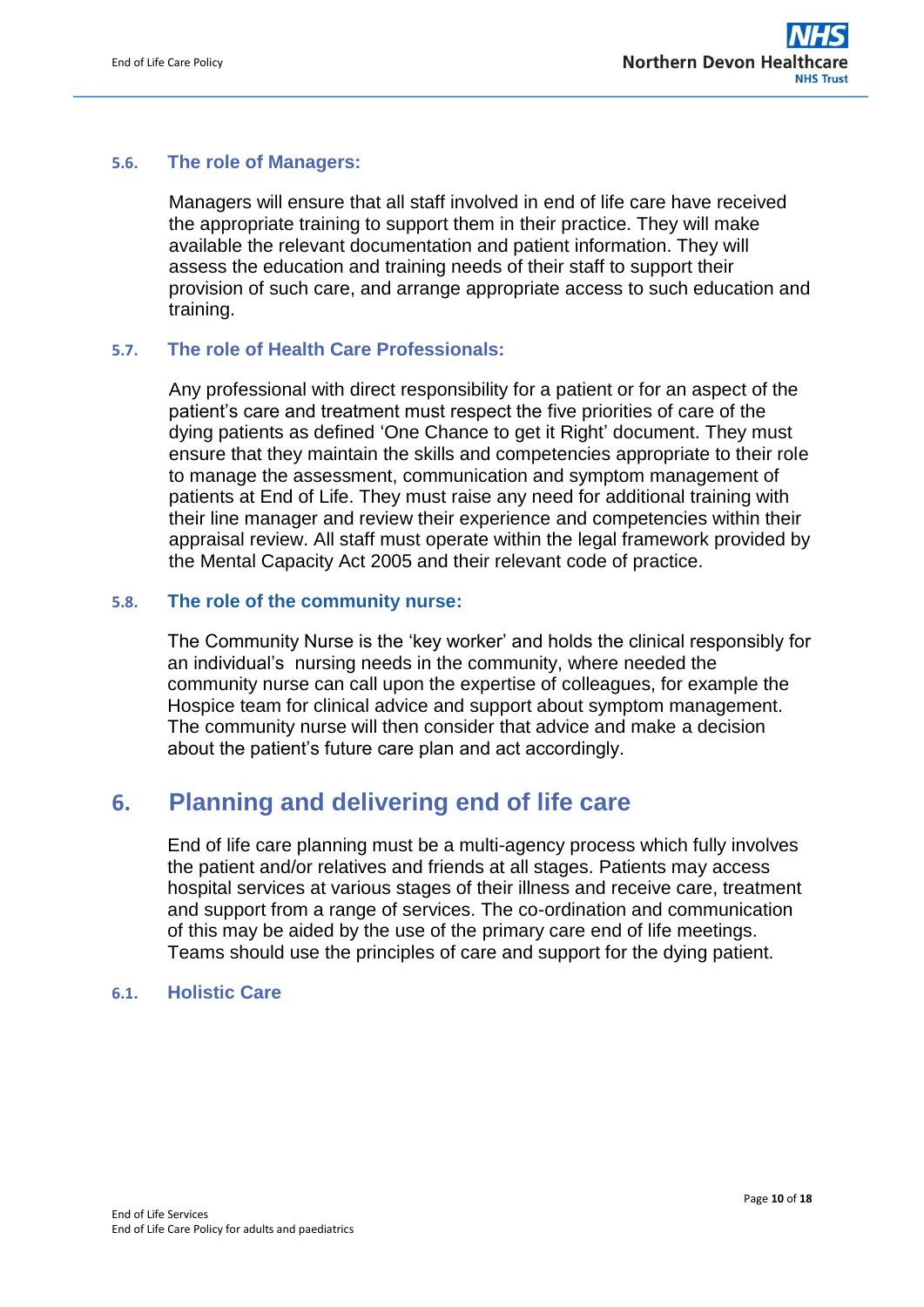All patients thought to be in the last year of life should have a holistic needs assessment at each key point of their care. Assessment of physical, psychological, social and spiritual needs should be undertaken and documented. For those with complex needs requiring referral to the specialist palliative care team at North Devon Hospice or NDHCT specialist palliative care team refer to BOB. Referral to the spiritual care team should be undertaken as appropriate. Staff caring for children with complex needs may contact the Children's Hospice South West for support and advice. Patients with learning disabilities should be referred to the hospital learning disabilities team.

### **6.2 Advance Care Planning**

One of the key barriers to delivering good end of life care is a failure to have open discussions. Agreement is needed on when discussions should occur, and who should initiate them. Clinicians involved with patients who require end of life care should plan with the team as to who is the most appropriate to have an end of life discussion with the patient, at what points and in which environment.

Where the patient does not have the mental capacity to participate in these discussions, families should be involved. For patients without relatives and friends the Independent Mental Capacity Advocate (IMCA) service should be used.

Discussions about advance care planning must be:

- a. Recorded in the patient's notes.
- b. Inclusive of Treatment Escalation Plans (TEP). (Resuscitation Policy)
- c. Communicated to the GP.
- d. Included in the Discharge summary.
- e. Recorded on the Electronic Palliative Care Co-ordination (EPaCCs) register where appropriate.

Advance care planning may include the patient recording an Advance Decision to Refuse Treatment. It should always include TEP. Where end of life discussions include the use of the last days of life care plan the medical and nursing sections should be kept in the patient's medical records.

An early assessment of an individual's needs and an understanding of their wishes planning can ensure that relatives and friends understand what the patient's preferences for care are at a time when they cannot be communicated.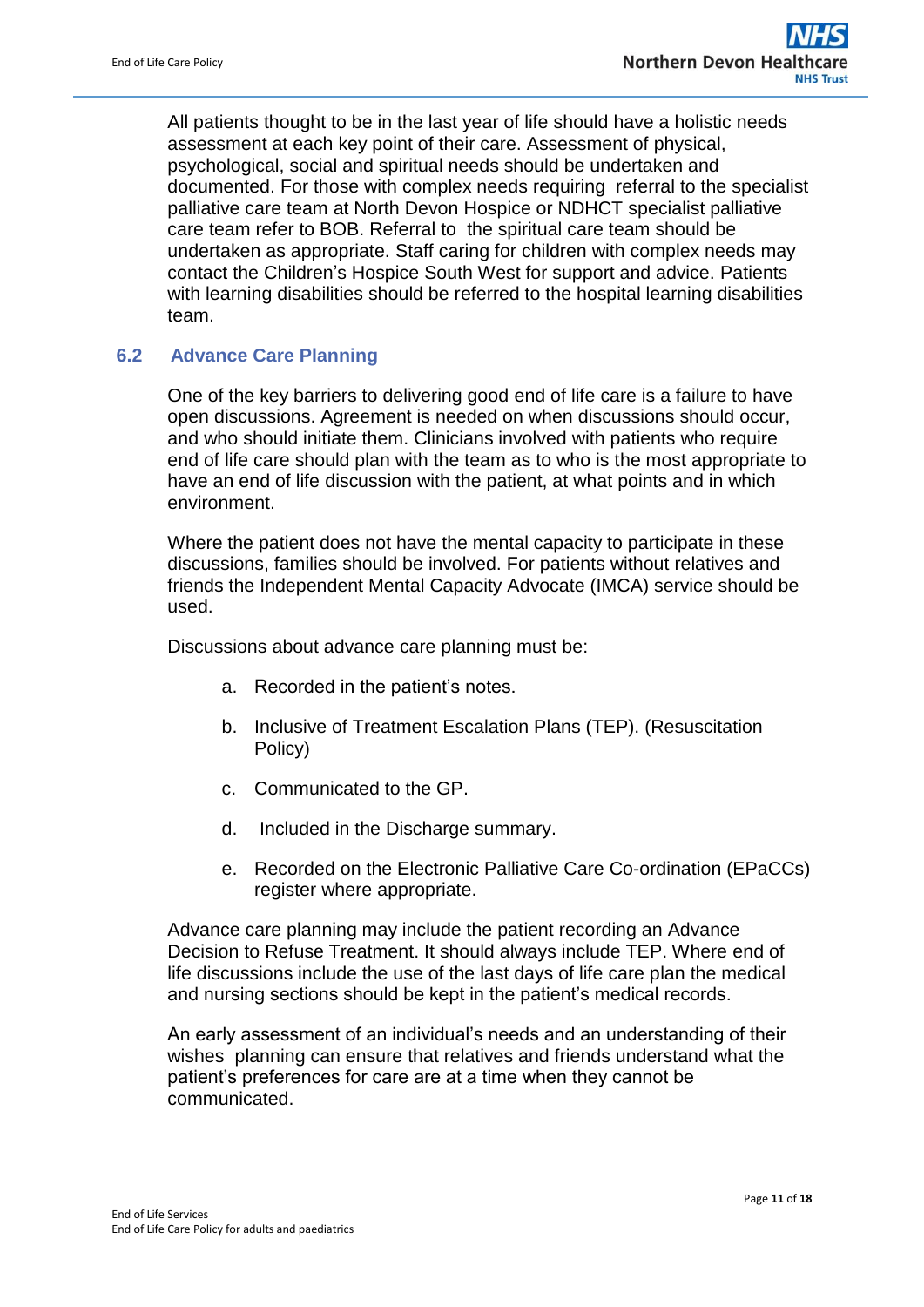### Thebooklet 'Planning for your Future Care'

(https://www.newdevonccg.nhs.uk/information-for-patients/planning-for-yourfuture-care-101641) can be used for this. It can be filled out gradually over time, in discussion with family and friends. It is to be kept by the patient in a safe place. Apart from the Advance Decision to Refuse Treatment (ADRT), it does not need input from a health professional.

This booklet is a patient held record in which any preferences about future care should be recorded. It should be taken account of in any healthcare setting when decisions about care are being made. It should be reviewed and discussed with the patient at appropriate times e.g. change of care setting.

### **6.2. Treatment Escalation Plan Adult or Paediatric**

A Treatment Escalation Plan (TEP) should be in place for all patients identified as being in the last year of life. The TEP identifies appropriate treatment options for the patient, and those which may be inappropriate. This should be discussed with the patient early in their hospital admission or in an appropriate outpatient setting. Ideally they would be discussed prior to admission, as some patients may deteriorate in hospital and therefore not have capacity to make specific decisions about future life sustaining treatments.

Sensitive discussion, where required, is usually between an appropriate doctor or a specialist nurse who has undergone extra training and the patient. With patient agreement, families should also ideally be involved in discussions. Both the discussion and the decisions need to be clearly documented. It may be judged that a patient would be too distressed by these discussions for them to be initiated. Similarly, if patients indicate that they do not wish to discuss these issues then this too should be respected. This should be documented.

Appropriately qualified and trained healthcare professionals have a legal duty to discuss resuscitation with any patient with mental capacity to participate in discussions, unless the doctor thinks this will cause the patient physical or psychological harm. If it is not possible to have this discussion with the patient, where it is both practicable and appropriate, they must discuss the patient's situation and the decision with those close to the patient (subject to any confidentiality restrictions expressed if, and when, the patient had capacity. The decision as to whether resuscitation should be attempted remains with the senior responsible doctor. Neither the patient nor the family can demand or require cardiopulmonary resuscitation if it is deemed clinically inappropriate (Decisions relating to cardiopulmonary resuscitation, 2016).

If the discussion has been with the patient, it should be established whether the patient wishes this discussed with family and, if so all reasonable efforts should be made to try and achieve this. Evidence of this discussion will be recorded by the professional completing the TEP. Such decisions should be made by senior doctors, or following consultation with them. All discussions relating to TEP should be carried out according to the Trust Resuscitation Policy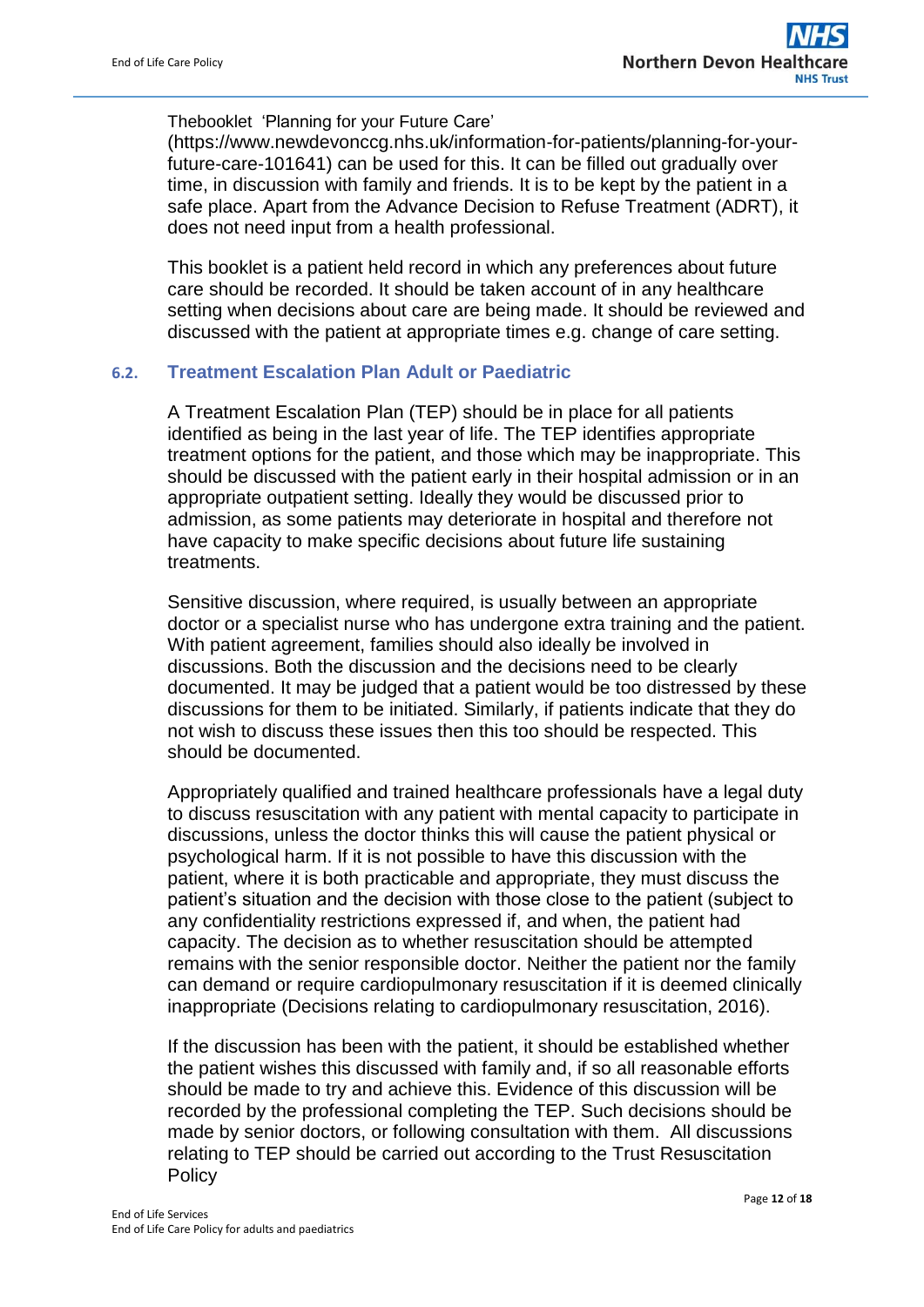The TEP should be reviewed as the patient's condition changes, particularly if there is a return of mental capacity. If there is a change in decision, the original decision must be clearly scored through, signed and dated. It should then be filed to the rear of the notes. A new TEP form showing the current decision must be completed and placed in the front of the patient record. All decisions need to be recorded, dated and justified in the medical and nursing notes, clearly communicated to all clinical teams and discussed with the patient/family.

The TEP form is intended to be patient-held and community-wide in Devon. A TEP form introduced during one hospital admission must be reviewed at any subsequent admission to hospital by the medical team responsible for the patient's new episode of care. It should accompany the patient on discharge. To avoid unnecessary distress it is important that the patient, and preferably their family/ carers, have been involved in the TEP discussions prior to discharge. A photocopy of the form should be filed as above in the patient's clinical record. Whilst it is intended that this is patient-held, it is appreciated this may not be suitable for all circumstances and alternative arrangements may be necessary e.g. family/ carer held, with GP or care home.

### **6.3. Co-ordination of Care**

Once a holistic assessment has been carried out, it is important that this is shared appropriately in order to co-ordinate care for the patient, relatives and friends, and carers. Trust staff will need to work closely with the healthcare community and social services.

The patient's details should also be recorded on the Electronic Palliative Care Co-ordination (EPaCCs) register, with consent. The information provided on the EPaCCs register can also be used to ensure that care is individualised to each patient. Those patients with complex palliative care needs (complex physical or psychological symptoms, complex social or spiritual needs) should be referred to the hospital palliative care team for assessment and advice. Patients in the community should be referred to North Devon Hospice or the Children's Palliative Care Team. Patients' spiritual needs should be assessed and may need referral to other agencies. Religious / multi faith Information is available on the Trust Intranet to assist staff in religious care.

For planning discharge from hospital, there needs to be a comprehensive coordinated discharge plan led by an identified person. This will include assessment of patient and family requirements regarding Preferred Place of Care (PPC) and link in with health and social care professionals to support the patient's end of life wishes. This includes obtaining rapid access to Continuing Health Care funding (Fast Track discharge).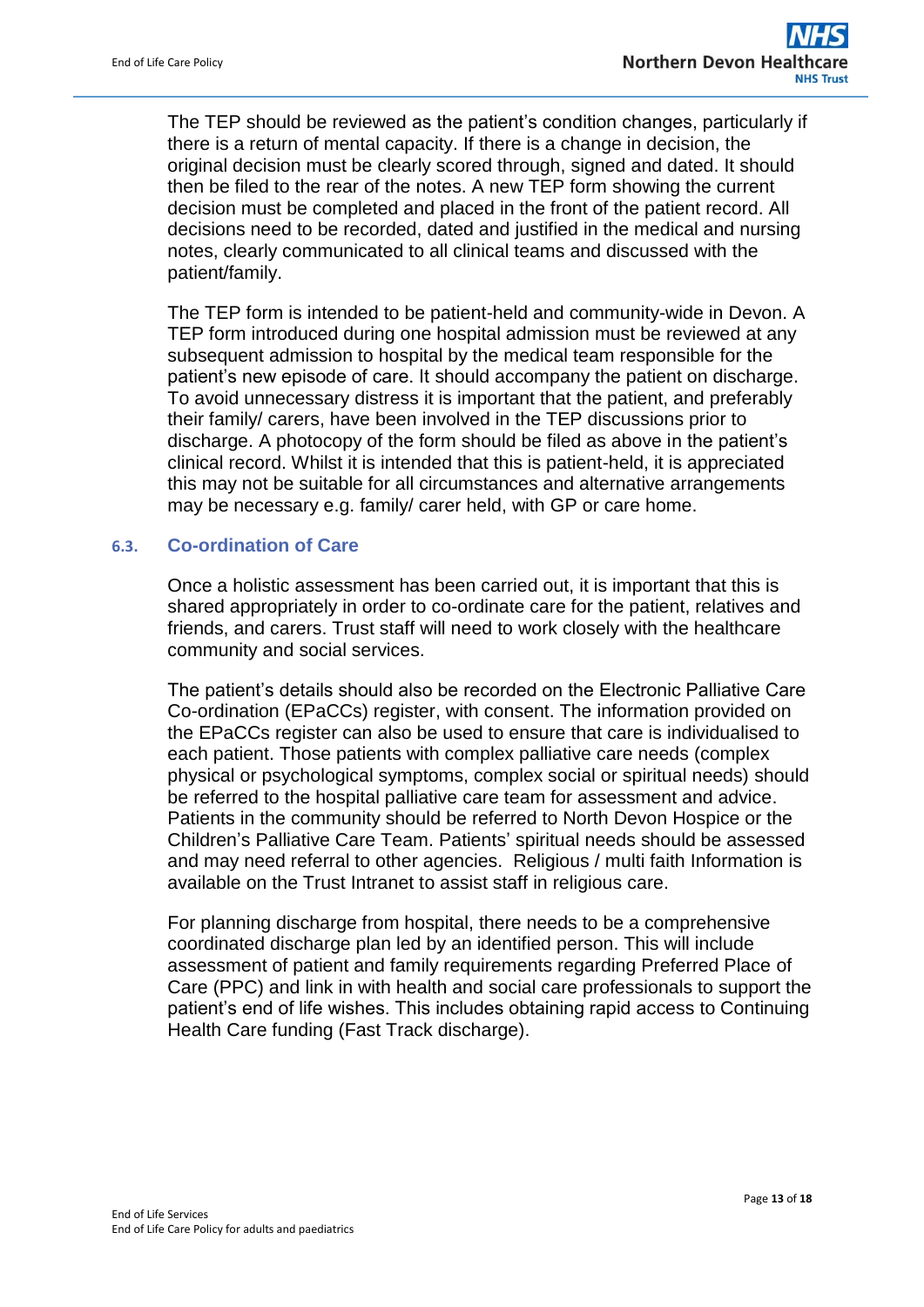Fast track discharge should be initiated for any patient who is rapidly deteriorating and likely to be entering the terminal stage of their illness expected to die and expresses a wish not to die in hospital. These patients should be assessed by the clinical team including hospital specialist palliative care team (where already involved with the patient). The fast track assessment enables the patient's end of life needs to be clearly identified and a care plan initiated for prompt discharge from hospital provided adequate package of care is available.

There is a rapid discharge process for patients discharged who are thought to be in the last two to three days of life which includes close liaison, communication and cooperation from community teams.

For patients who are discharged using ambulance transport the crews should be informed that the patient is receiving end of life care. The TEP form should be sent with the patient. Any resuscitation decision made with the patient and recorded on the TEP will apply both in transits in the ambulance and at the community setting, until reviewed by the GP.

All patients thought to be at the end of life should be referred to community nursing services, with details of the needs discussed and communicated to the community team. This should also be communicated to the GP via the discharge letter from the clinical team or via a telephone call if the patient is thought to be in the last days of life. The Community Nurse is the 'key worker' and holds the clinical responsibly for an individual's nursing needs in the community, where needed the community nurse can call upon the expertise of colleagues, for example the Hospice team for clinical advice and support about symptom management. The community nurse will then consider that advice and make a decision about the patient's future care plan and act accordingly

When a patient is discharged from the hospital and dies within 5 days of discharge the hospital team who cared for them may, in some situations, be asked to complete the death certificate

### **6.4. Deactivation of implantable cardioverter defibrillators (ICD)**

Patients with an implantable cardioverter defibrillator (ICD) may develop terminal illness due to worsening of their underlying heart disease or other chronic non-cardiac disease. Patients at the end of life are more likely to develop conditions such as hypoxia, sepsis, pain, heart failure or electrolyte disturbances, predisposing them to arrhythmias and thus increasing the risk of shock therapy. Shocks can be physically painful and psychologically stressful, without prolonging a life of acceptable quality, a result of which is inconsistent with comfort care goals.

Furthermore, near the end of life, patients may either not wish to undergo cardiopulmonary resuscitation (CPR) or CPR may not be medically appropriate, therefore ICD tachycardia therapy deactivation should be considered when the patient's clinical status worsens and death is near.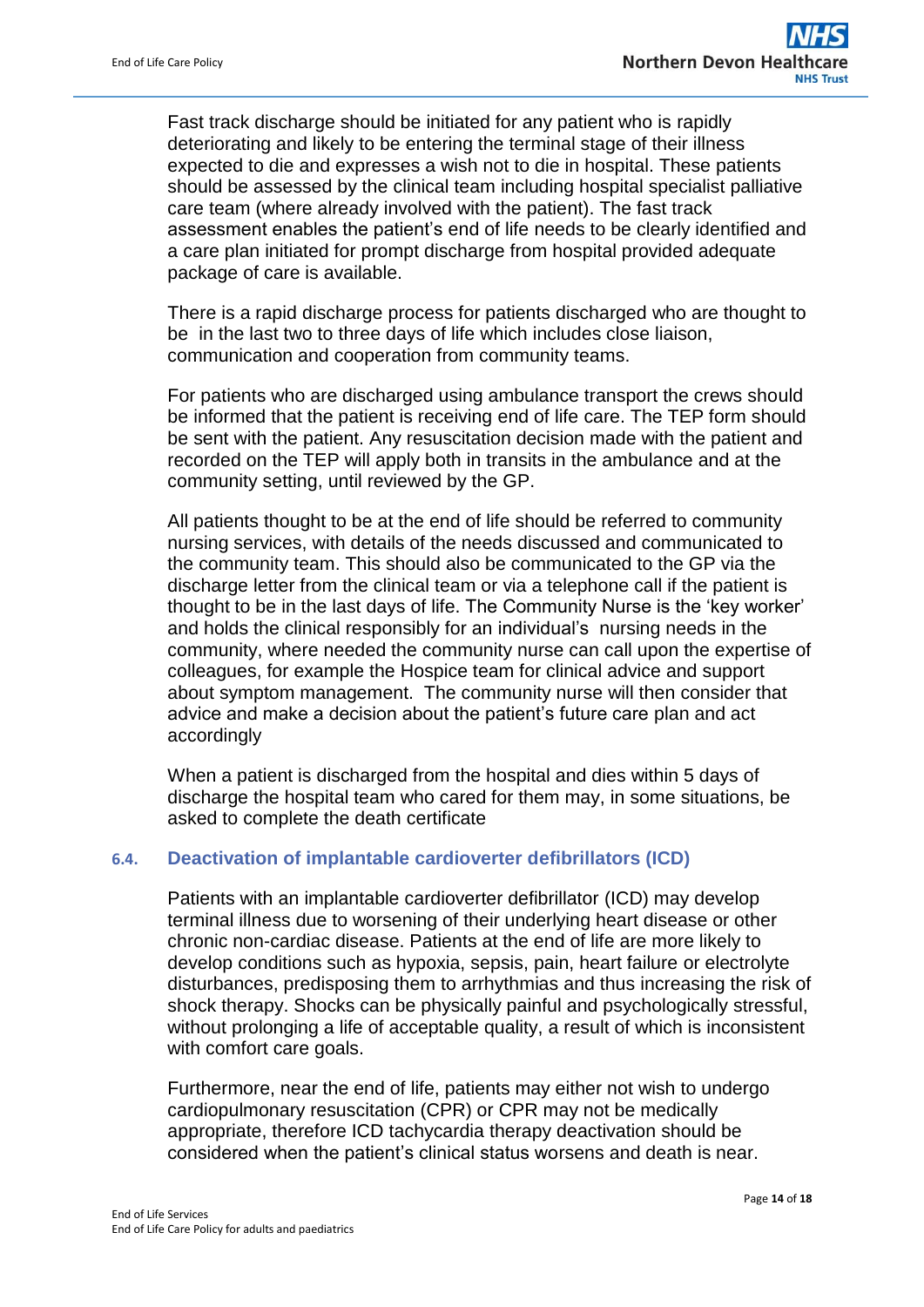Towards the end of life, discussions about deactivating ICD tachycardia therapy should take place as early as appropriate to enable proactive care management to avoid unnecessary distress. Although deactivation is not a complicated process, it may only be possible at certain times, because of the specific programmer required and technician support, therefore early planning is required. Criteria for deactivating a defibrillator should be discussed with a patient and/or their family. Ideally, discussions should take place while the patient is still able to be involved in the decision making process, including the ability to sign a consent form for ICD deactivation.

If the patient does not have the capacity to participate in the discussion the decision should be guided by an ADRT or lasting power of attorney if present. If these documents are not completed, a best interests decision should be made by the clinical team with the involvement of the family/IMCA. The deactivation of the defibrillator should be performed in accordance with the NDHT policy Deactivation of Implantable Cardioverter Defibrillators (ICD) towards the end of life (2015).

If urgent deactivation of an ICD is required outside of standard working hours, then this can be done by placing a large magnet over the ICD. Such magnets can be obtained in an emergency from the cardiorespiratory department, Victoria ward, GP out of hours service or the emergency department.

### **6.5. Care in the last days of life**

If the possibility that a person may die within a few days/hours is recognised, and it is felt that there are no reversible factors, a senior clinician in consultation with the multidisciplinary team should document this condition and care should be guided by the Priorities of care Integrated Record, a personalised care plan for the last days of Life (Appendix 1). It is important that where possible a full discussion is had with the patient and family. It should be explained that the patient is thought to be dying and the reasons for this. Discussions including the likely course of their condition and around sensitive issues such as nutrition and hydration, resuscitation, symptom management, and the need for psychological, spiritual and social support should be held. Such discussions must be recorded and families should be given the patient information leaflet regarding caring for someone in the last days of life and other relative information they may find useful. In particular it should be discussed how the family may contribute to the patients care should they wish. Discussions regarding the patient's treatment escalation should also be held and recorded. The trust has introduced a scheme whereby a butterfly symbol is used to make staff aware that a patient is entering the end of life.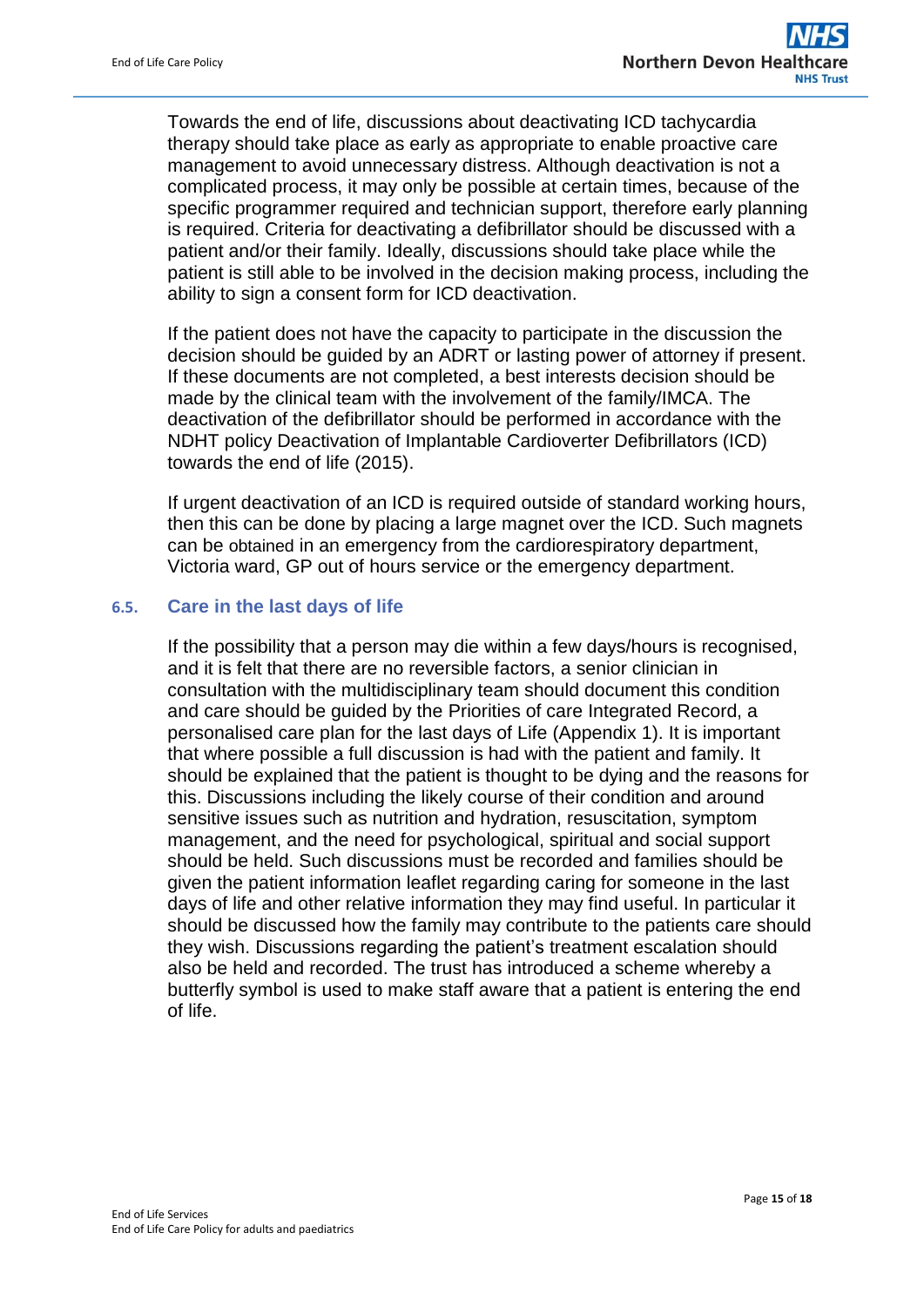Using the Priorities of Care Integrated Record a personalised care plan for each patient should be drawn up and shared with the multidisciplinary team. The communication and comfort rounding sheets and the symptom observation chart should be available at the bedside of an inpatient to facilitate patient and relative involvement in their care. The patient should be reviewed at least daily by a senior doctor and/or senior nurse to assess for potential signs of recovery and to review the overall care plan. This review should be performed earlier if a significant change in the patient's condition is noted or the patient is experiencing distressing symptoms which require review. If the patient or family are not in agreement with the recommended plan of care a second opinion should be offered.

It is important that a patient's symptoms are actively managed in accordance with their wishes using the minimum (but adequate) dose of medication required to provide good symptomatic control. Non-pharmacological interventions to relieve symptoms should be considered, for example spiritual support. As distressing symptoms may be anticipated at the end of life, appropriate as required (PRN) medication should be prescribed. Prescribing guidelines for relief of common symptoms experienced at end of life are available on the Trust intranet under End of Life Care. If symptoms fail to be rapidly controlled this should be escalated to a senior clinician for review and if necessary further escalated to the specialist palliative care team at NDDH or North Devon Hospice. In the case of a child contact the senior clinician or the Children's Palliative Care Team

There is access to specialist palliative care advice, through the specialist palliative care hospital team bleep 401 Monday – Friday 8.30-16.30, and out of hours (or if the hospital specialist palliative care team are not available) by contacting the North Devon Hospice see Supportive and Palliative Care page on BOB for contact details. There is an on call palliative care doctor available at the hospice at all times. For support and advice in the case of children and young people the Children's Hospice South West can be contacted on 01271 321999

For some patients in the last days of life 'Fast Track' discharge can enable their preferred place of death. The clinical team together with the Pathfinder discharge team should assess the patient's condition on a daily basis to ensure that discharge/travel from hospital is still in the patient's best interest.

### **6.6. Care after death**

**The Bereavement Support team** are the central point of contact following a death in NDDH. Their role is to offer support and guidance to the families of patients who die in NDDH or very soon after discharge. They are also responsible for locating the most appropriate doctor to complete the documentation needed – this is the Medical Certificate of Cause of Death and also a Cremation Form if requested by the family.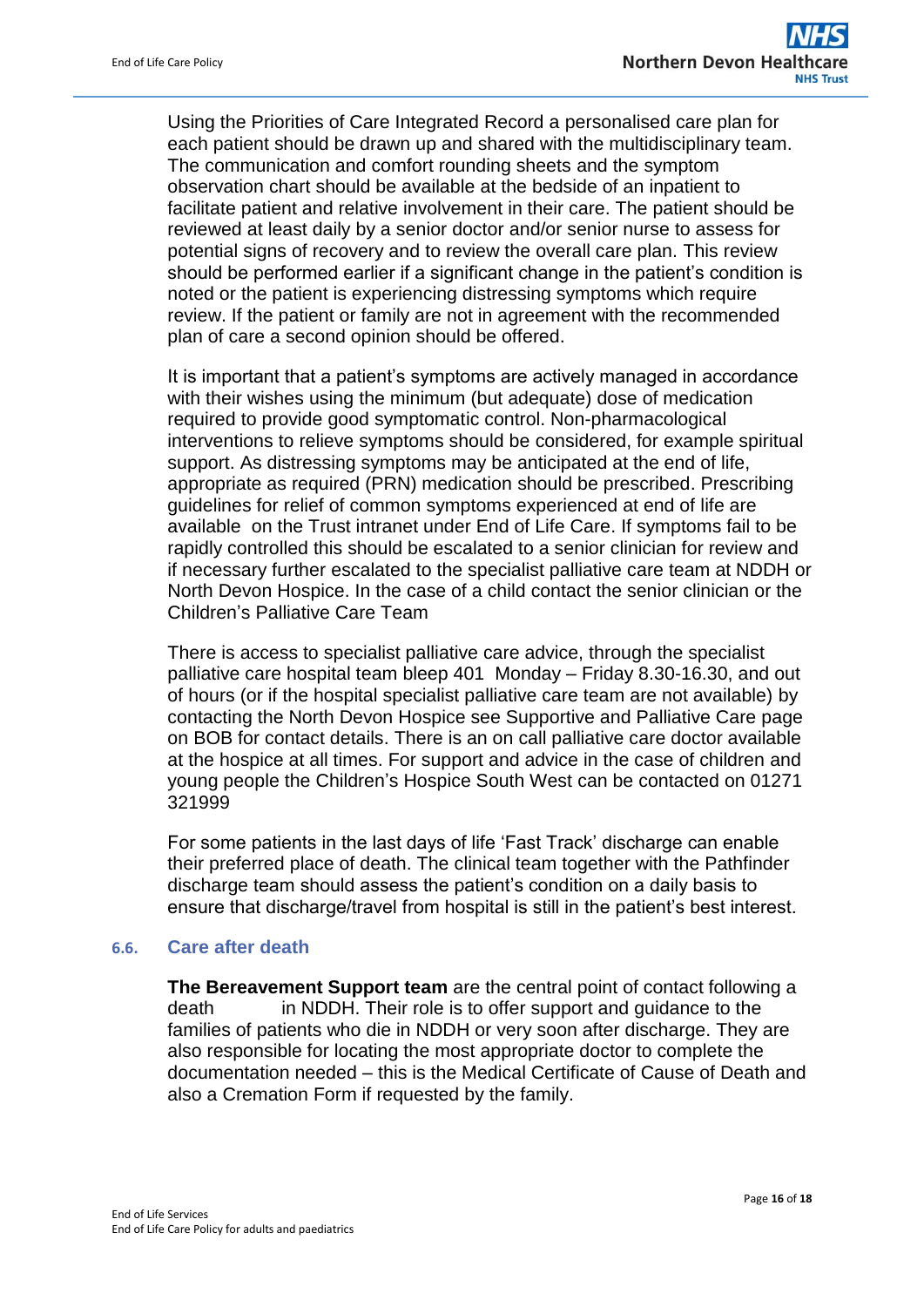After an inpatient's death the Trust's Last Offices - Standard Operating Procedure should be used to ensure continuation of high quality care and provide appropriate support and information to relatives and friends. All beliefs of the patient or family must be respected in this process.

The ward doctor should ensure that death certificates and cremation certificates are completed in good time, liaising with the Coroner's Office as appropriate.

The family should be offered an appointment to speak to a member of the medical team if they have unanswered questions regarding their relative's care in the future.

# <span id="page-16-0"></span>**7. Monitoring Compliance with and the Effectiveness of the Policy**

### **7.1. Standards/ Key Performance Indicators**

- $\triangleright$  Key performance indicators comprise:
	- Increased number of patients on the end of life register
	- Reduction in complaints relating to end of life
	- Increase in documentation of preferred place of death
	- Increased number of patients on the integrated priorities of care record

### **7.2. Process for Implementation and Monitoring Compliance and Effectiveness**

- $\triangleright$  Audit on a quarterly basis using the nationally recognised tool
- $\triangleright$  Audit of the bereavement service via a bereaved relatives survey
- $\triangleright$  TEP Audits quarterly or when an amendment to the TEP form is issued
- $\triangleright$  Results of audits taken to the End of Life Steering Group initially and fed back to directorate teams to address any shortfalls.
- $\triangleright$  Audit will be undertaken by the end of life lead with the support of the clinical audit and effectiveness team.